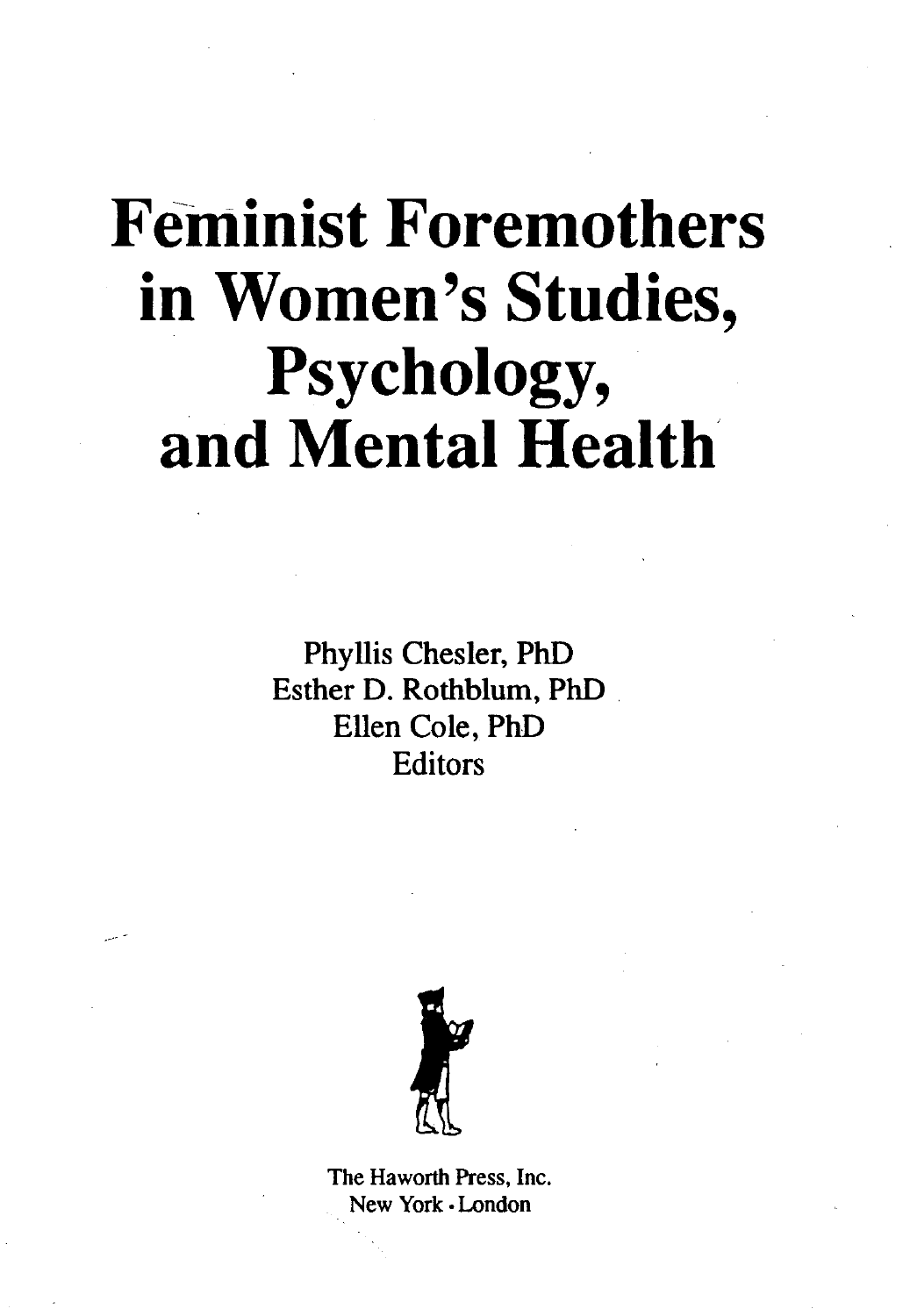## **Feminist Foremothers in Women's Studies, Psychology, and Mental Health**

## **CONTENTS**

| Foreword                                                     | <b>Phyllis Chesler</b><br><b>Esther D. Rothblum</b><br><b>Ellen Cole</b>                                                                                    | XV           |
|--------------------------------------------------------------|-------------------------------------------------------------------------------------------------------------------------------------------------------------|--------------|
| A Leader of Women                                            | <b>Phyllis Chesler Interviewed by Ellen Cole</b>                                                                                                            | $\mathbf{1}$ |
| Incest: A Journey to Hullabaloo                              | Louise Armstrong                                                                                                                                            | 25           |
|                                                              | Working with the Light: Women of Vision<br>Nancy Azara<br>Roxanne M. Green                                                                                  | 33           |
|                                                              | Working on Gender as a Gender-Nonconformist<br>Sandra Lipsitz Bem                                                                                           | 43           |
| By My Sisters Reborn                                         | Teresa Bernardez                                                                                                                                            | 55           |
| Foremother                                                   | Women's Psychology, Goddess Archetypes, and Patriarchy:<br>A Jungian Analyst, Feminist Activist, Visionary Feminist<br>Jean Shinoda Bolen<br>JoAnn Clausson | 71.          |
| Notes of a Feminist Therapy "Foredaughter"<br>Laura S. Brown |                                                                                                                                                             | 87           |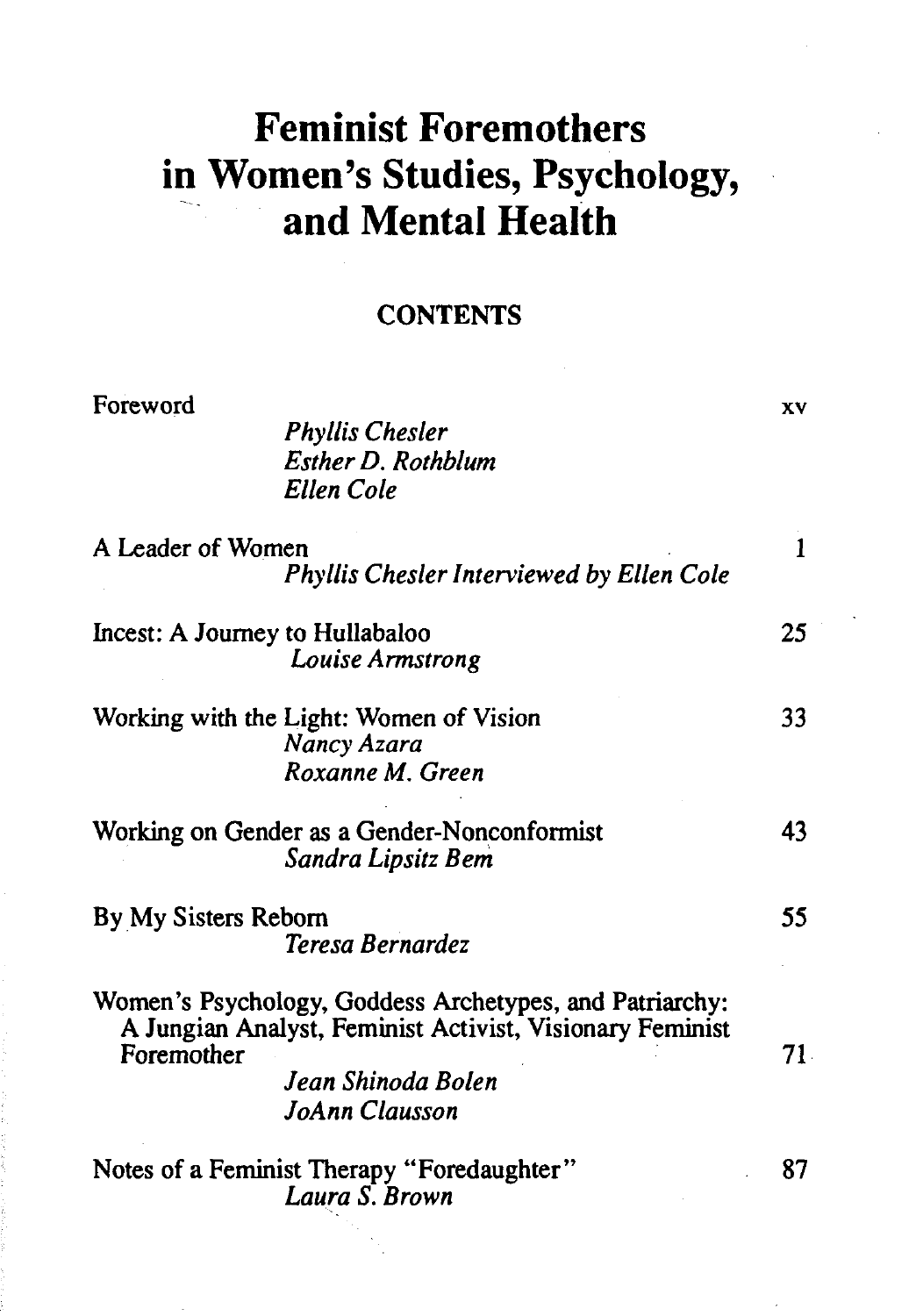| <b>Spiritual Dandelions</b><br>Zsuzsanna Emese Budapest<br>Kathryn T. Downey                              | 97  |
|-----------------------------------------------------------------------------------------------------------|-----|
| The Fitting Room<br><b>Sandra Butler</b>                                                                  | 103 |
| "Weak Ego Boundaries": One Developing Feminist's Story<br>Paula J. Caplan                                 | 113 |
| Judy Chicago, Feminist Artist and Educator<br>Judy Chicago<br>Laura Meyer                                 | 125 |
| Becoming a Feminist Foremother<br>Nancy J. Chodorow                                                       | 141 |
| Pauline Rose Clance: The Professor from Appalachia<br><b>Pauline Rose Clance</b><br>Amy J. Ojerholm       | 155 |
| <b>Feminist and Activist</b><br>Florence L. Denmark                                                       | 163 |
| <b>Fighting Sexual Abuse</b><br><b>Andrea Dworkin</b><br><b>Teri Brooks</b>                               | 171 |
| <b>Bridging Feminism and Multiculturalism</b><br>Jessica F. Morris<br>Oliva M. Espín                      | 187 |
| "Fag Hags," Firemen and Feminist Theory:<br>Girl Talk on Amtrak<br>Judi Addelston<br><b>Michelle Fine</b> | 195 |
| Lesbian Feminist Fights Organized Psychiatry<br>Nanette K. Gartrell                                       | 205 |

 $\mathcal{S}^{\text{max}}_{\text{max}}$ 

 $\bar{\zeta}$ 

k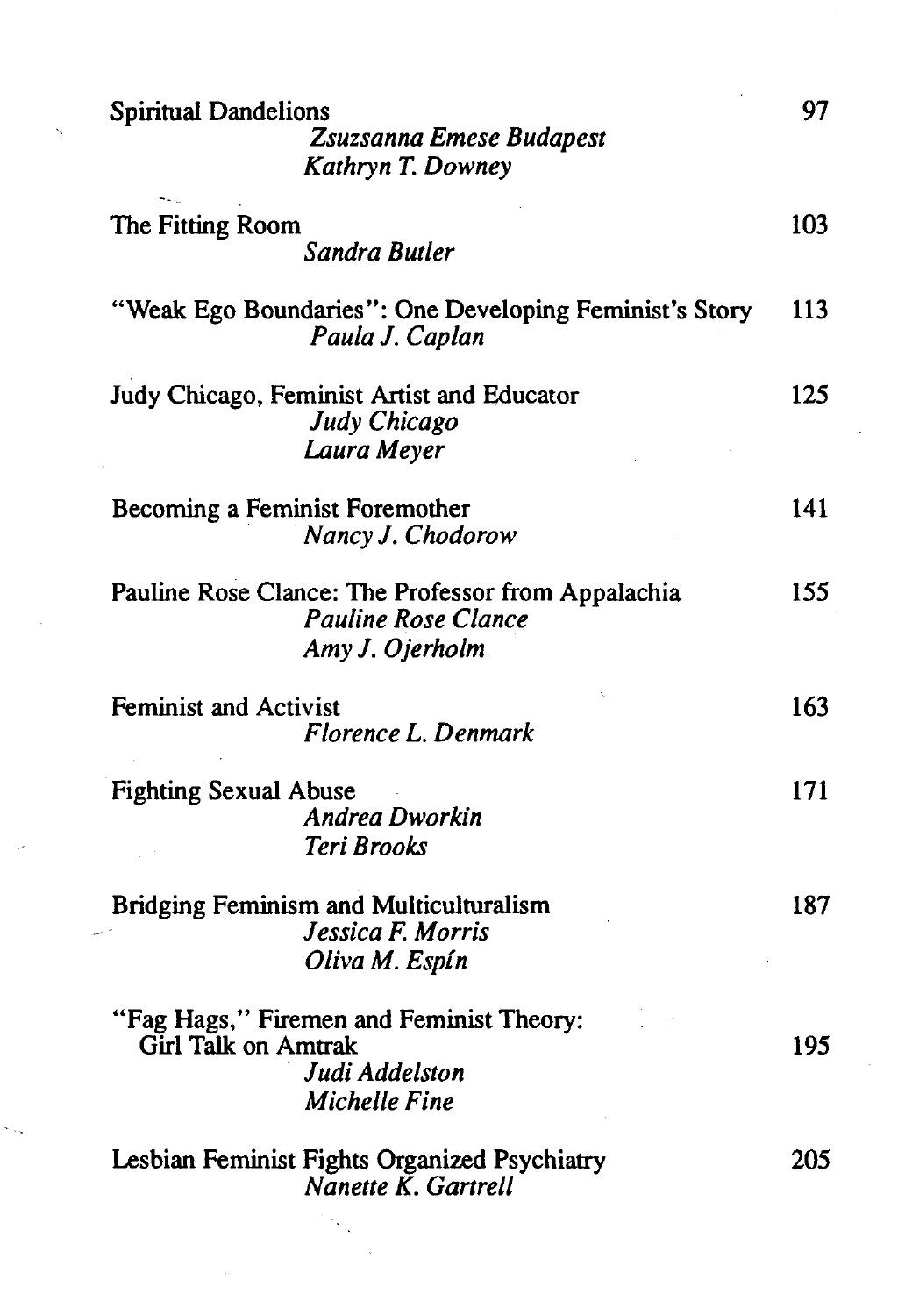| A New Voice for Psychology     | Carol Gilligan<br>Lori Farnsworth                                                     | 213 |
|--------------------------------|---------------------------------------------------------------------------------------|-----|
|                                | On Being a Feminist and a Psychotherapist<br>Miriam Greenspan                         | 229 |
| Judy Herman: Cleaning House    | Judith L. Herman<br>Amy J. Ojerholm                                                   | 243 |
|                                | Revolutionizing the Psyche of Patriarchy<br><b>Shere Hite</b><br>Melissa J. Perry     | 251 |
| Feminism: Crying for Our Souls | bell hooks                                                                            | 265 |
| <b>Progress Notes</b>          | Ellyn Kaschak                                                                         | 273 |
| to Advance Women's Issues      | Working with Feminist Foremothers<br>Gwendolyn P. Keita<br><b>Adele Jones</b>         | 283 |
|                                | Enlightened, Empowered and Enjoying It!<br><b>Jane Knowles</b>                        | 291 |
|                                | Feminist Reflections from the Wheat Fields<br><b>Harriet Lerner</b><br>Dana Osowiecki | 301 |
| a Feminist Foremother?         | Who Ever Thought I'd Grow Up to Be<br><b>Bernice Lott</b>                             | 309 |
|                                | When Aphrodite Called I Listened<br>JoAnn Loulan<br>Jeanine C. Cogan                  | 325 |

 $\mathcal{O}(\mathcal{E}_{\text{max}})$ 

 $\mathcal{L}^{\text{max}}_{\text{max}}$  ,  $\mathcal{L}^{\text{max}}_{\text{max}}$ 

 $\mathcal{L}^{\text{max}}_{\text{max}}$ 

 $\mathcal{O}(\mathcal{O}_\mathcal{O})$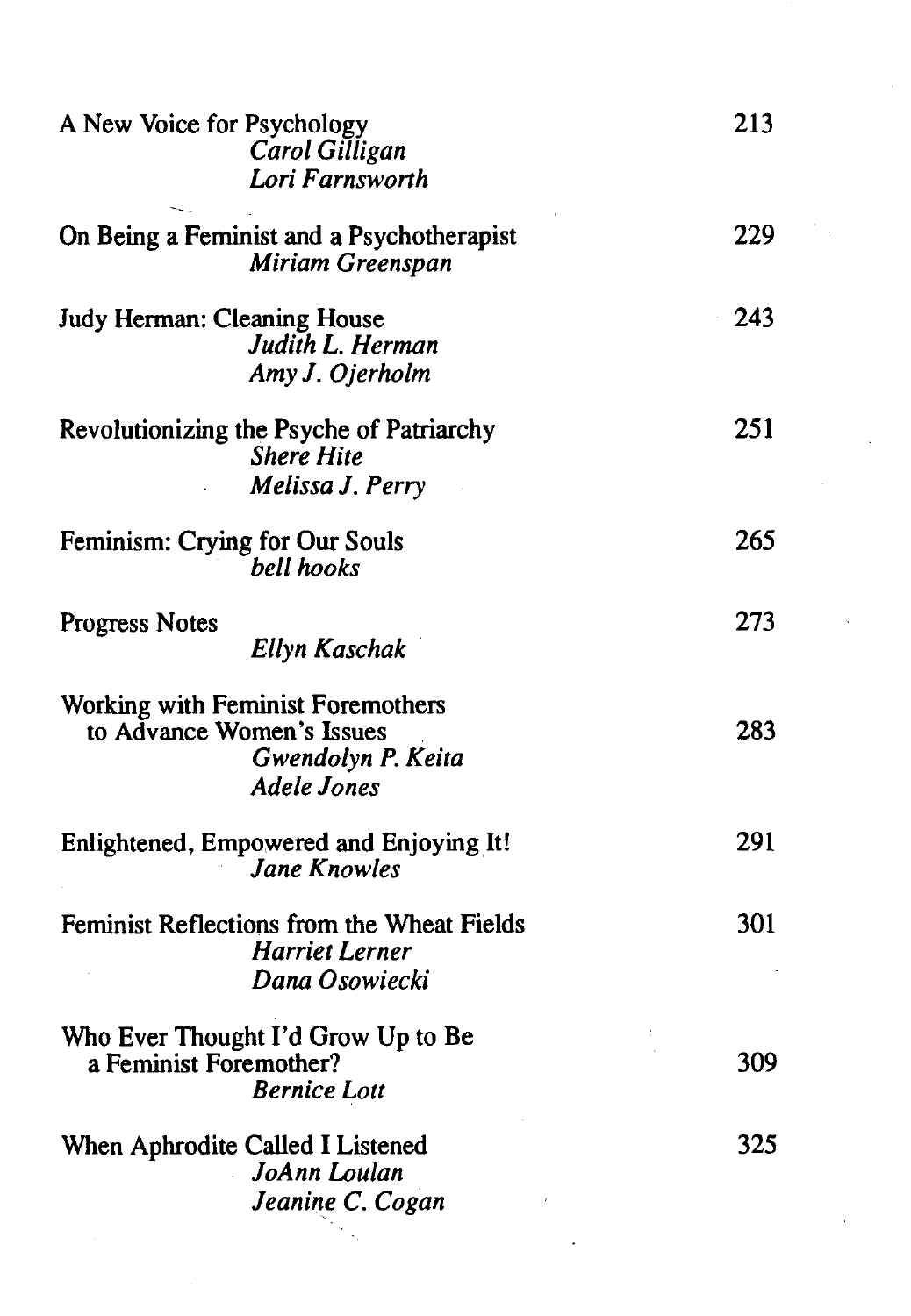| Learning from Women<br>Jean Baker Miller<br>Amy S. Welch                                                      | 335 |
|---------------------------------------------------------------------------------------------------------------|-----|
| Adventures of a Feminist<br>Kate Millett<br><b>Betsy Hinden</b>                                               | 347 |
| Foremothers/Foresisters<br><b>Ginny NiCarthy</b>                                                              | 361 |
| Testing the Boundaries of Justice<br><b>Suzanne Pharr</b><br>Diane M. Felicio                                 | 373 |
| Words of Honor: Contributions of a Feminist Art Critic<br><b>Arlene Raven</b><br>Jean Pieniadz                | 383 |
| Feminist Anthropologist Anointed Foremother!<br><b>Ruby Rohrlich</b>                                          | 391 |
| Reminiscences, Recollections and Reflections:<br>The Making of a Feminist Foremother<br>Lynne Bravo Rosewater | 407 |
| From Suburban Housewife to Radical Feminist<br><b>Florence Rush</b><br>Nicole Rich                            | 419 |
| -Politicizing Sexual Violence: A Voice in the Wilderness<br>Diana E. H. Russell                               | 425 |
| A Feminist in the Arab World<br>Nawal El Saadawi<br>Mary E. Willmuth                                          | 435 |
| A Late Awakening<br>Rachel Josefowitz Siegel<br>Elisabeth Traumann                                            | 443 |

 $\Delta \sim 10^7$ 

 $\zeta_{\rm{eff}}$  $\hat{\mathcal{A}}$